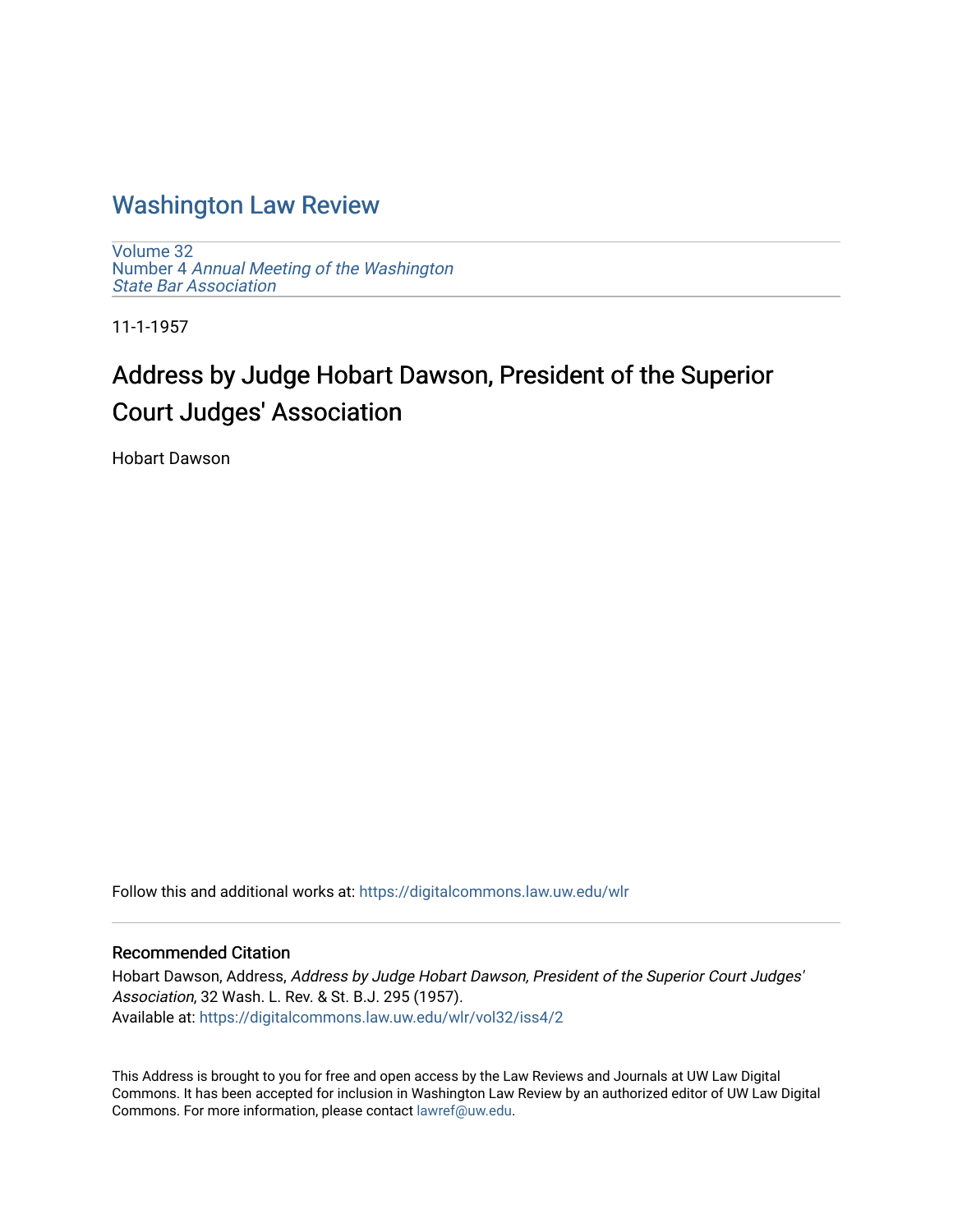#### *ANNUAL MEETING*

in spite of honest differences of opinion, the members of the two professions should leave to the judgment of history the wisdom of conflicting political decisions, and devote their efforts to working for a common, unified peace. In closing, Mr. Norris noted that the statue of Abraham Lincoln was the only monument to a "foreigner" to have been placed among the memorials to distinguished leaders of the Commonwealth in Parliament Square in London. Mr. Norris quoted from the Gettysburg address, **"...** that the government of the people, by the people, and for the people shall not perish from the earth."

Mrs. Alice O'Leary Rails, executive secretary of the Washington State Bar Association, read the names of members of the association deceased since the last annual meeting. The memorial address was given by Elias A. Wright of Seattle, chairman of the Committee on Memorials.

Mr. Wright gave an inspiring discourse on "The Courage of the Bar." Using great jurists, lawyers, and defenders of public rights as examples, Mr. Wright declared that the "Courage of the Bar" was manifested by the highest possible devotion to the rules of ethics and fervent and fearless protection of individual rights. Lawyers with the "Courage of the Bar" do not hesitate to defend the rights of individuals even though such action subjects them to adverse criticism by their fellow lawyers, to public scorn, or to death. In closing, Mr. Wright foresaw that when such men passed into everlasting peace they carried high the banner, "This Man Had the Courage of the Bar."

## ADDREss **BY** JUDGE **HOBART DAWSON** *President of the Superior Court Judges' Association*

It is my privilege and pleasure as President Judge of the Superior Court Judges' Association to bring to you at this time our warm greetings and wishes for a very successful convention, and to extend to you the invitation that our welcome mat is out to you for any meetings of judges which we hold.

It is true that many subjects we consider are in fields into which your practice seldom takes you, and it is also true that many subjects you consider during your conventions probably cover matters concerning which judicial discretion in the trial of lawsuits will not be exercised.

However, there are many areas of common interest which we, as lawyers and judges, should and may consider together. The case in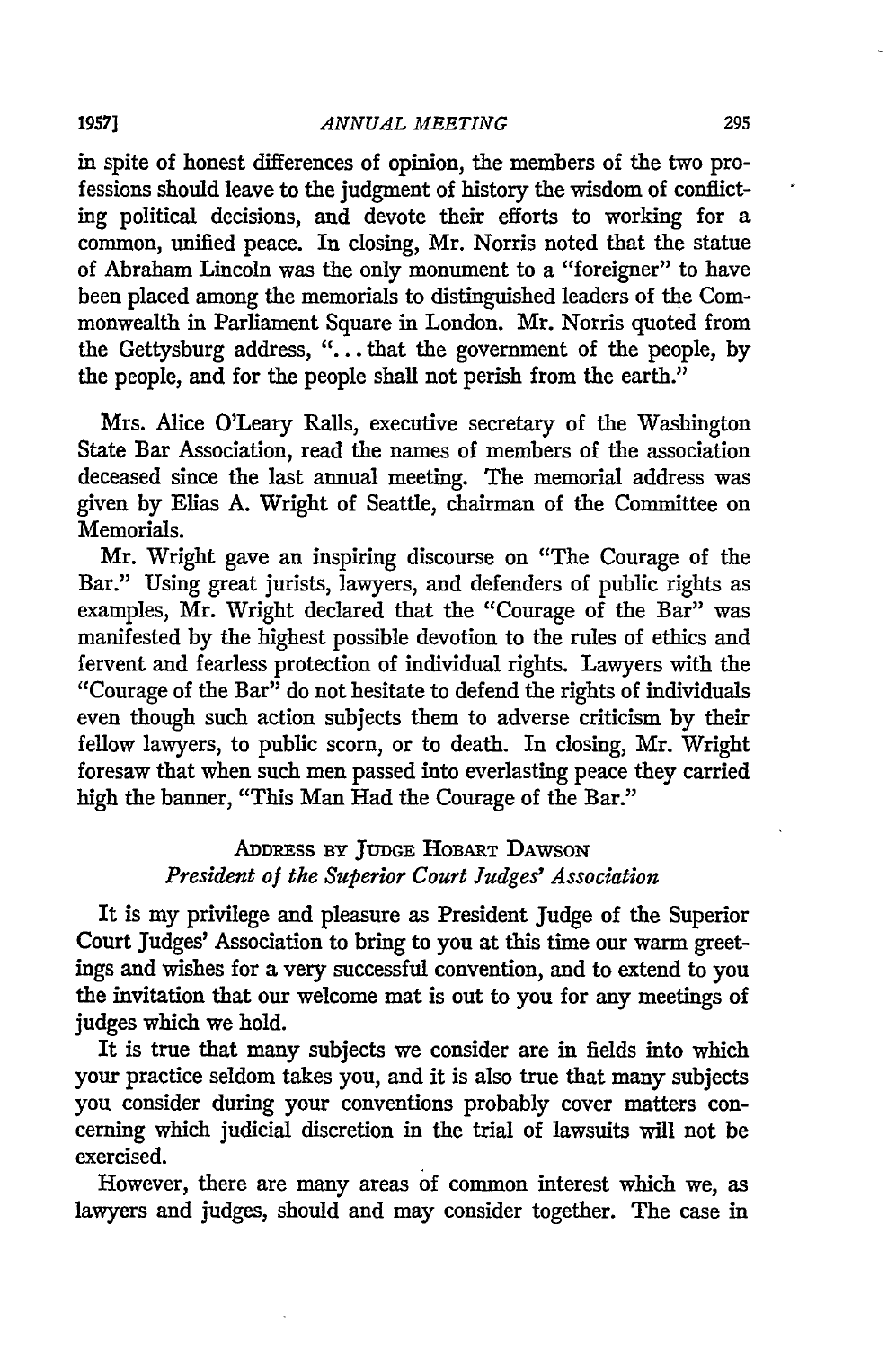[WINTER

point, of course, is your discussion this morning of the proposed rule changes in which our association, en masse, had the pleasure of meeting with you.

It is my personal opinion that the need is becoming more and more insistent that we do consider problems together. I do honestly believe that the Court Administrator Act recently passed will make a great difference in the attitude we must take toward superior court judges.

As you know, superior court judges are both county officers and state officers. As you also know, we regard ourselves primarily in the light of county officers. We are elected by the county or counties within our district. The Bar and the judges in many counties know each other well, not only in business, but socially. Many times we meet and make our own arrangement of the work load for convenience in the administration of justice on a county level. We often make our own rules of procedure, which probably vary somewhat from the printed rules. We do this by agreement.

There is, indeed, a great lack of uniformity among the courts of the state, but we do these things on the local level. Also, we enjoy and know each other. I feel that I can keep one step ahead of many of my local lawyers as the trial progresses, and I know they know my blind side. They know my prejudices, my sympathies. They probably know where my discretion often will fall.

The accent has been on the superior court judge as a county officer. I do feel that the Court Administrator Act will replace the accent and will cause us to regard the superior court judge more in the light of a state officer.

The purpose of this Act is farsighted. It is to see that the deplorable conditions that exist in some states in the matter of the administration of justice will never visit our great state of Washington. It recognizes that the mere expedient of increasing judges in certain districts is not the realistic approach to the problem of the equitable and efficient administration of the state. It therefore recognizes that judges will serve on a statewide level. This means, of course, that many local rules will be abolished in order that the Act may be efficiently administered. It means that your judge will go calling more often. Although this has been done in the past, it has been done on a very happy level where the local court condescends or agrees to visit, having in mind the needs and the convenience of his local bar and constituents and also, possibly, of his own social engagements and desires.

This Act means that your judge will be required to serve elsewhere.